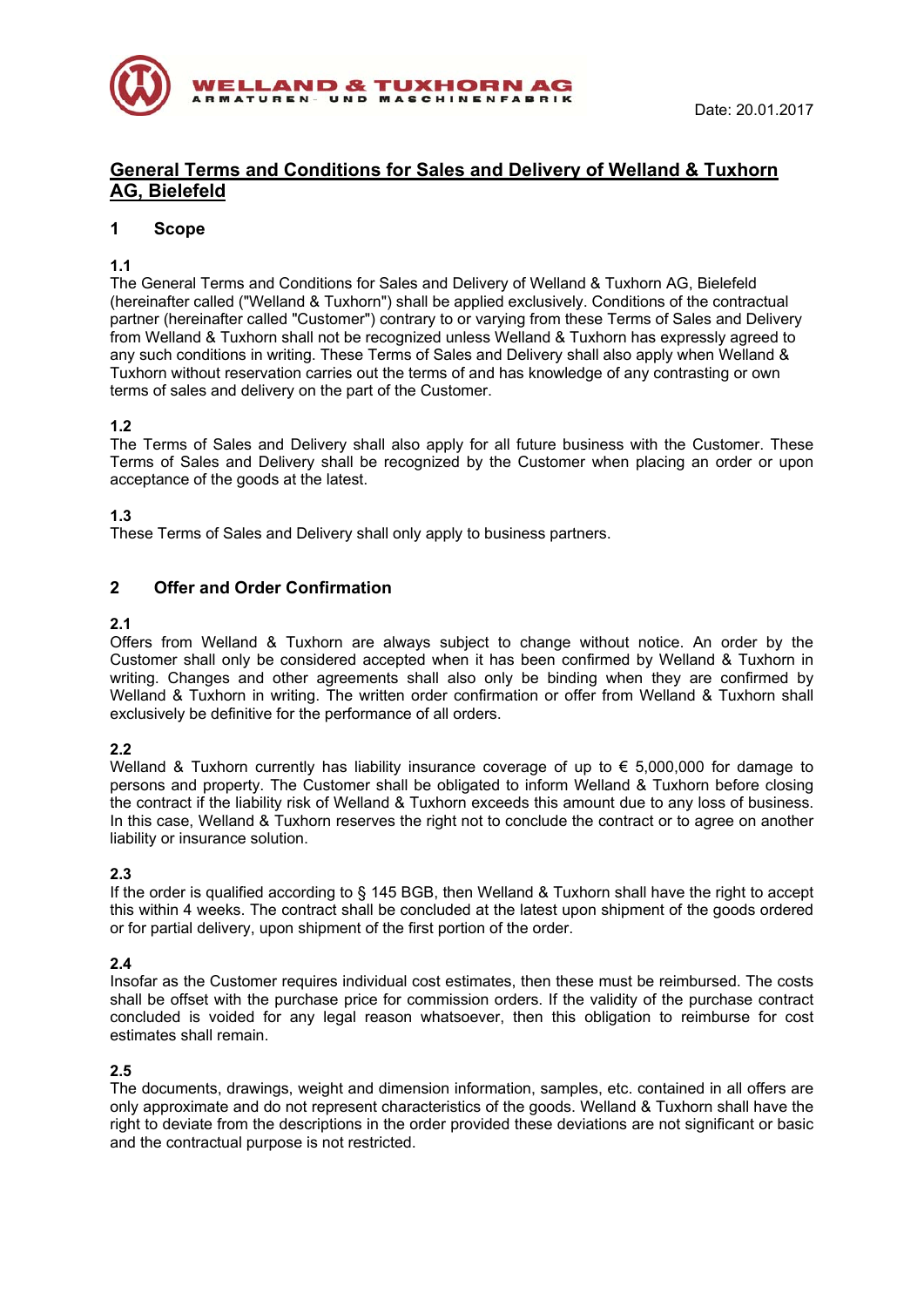

#### **2.6**  Insofar as Welland & Tuxhorn produces parts in accordance with customer drawings, then the drawings prepared by Welland & Tuxhorn and approved by the Customer shall be definitive. Deviations from approved drawings are to be agree upon separately and any additional costs for this are to be remunerated.

# **3 Industrial Property Rights**

## **3.1**

Welland & Tuxhorn reserves the property rights and copyrights on all diagrams, drawings, calculations, and other documents. This shall especially apply to those written documents that are described as "confidential". They may only be made accessible to third parties by the Customer after prior written agreement from Welland & Tuxhorn.

## **3.2**

If deliveries are made using drawings or other information from the Customer and this violates any industrial property rights of third parties, then the Customer shall free Welland & Tuxhorn from any and all claims by said third parties.

# **4 Prices**

## **4.1**

Provided no other specification is made in the order confirmation, all prices will be invoiced "ex works", exclusive of packaging.

## **4.2**

The prices listed are net; the value added tax in the legally applicable amount will be added to the net prices. Acceptance costs for classification societies shall be invoiced separately.

# **4.3**

Any additional expenses which arise through desires for change can be charged to the Customer by Welland & Tuxhorn.

#### **4.4**

Should any event occur after conclusion of the contract which would increase the own costs of Welland & Tuxhorn for the production or shipping of the goods, especially an increase in the purchase prices for Welland & Tuxhorn or wage increases, then Welland & Tuxhorn shall have the right to increase its prices correspondingly.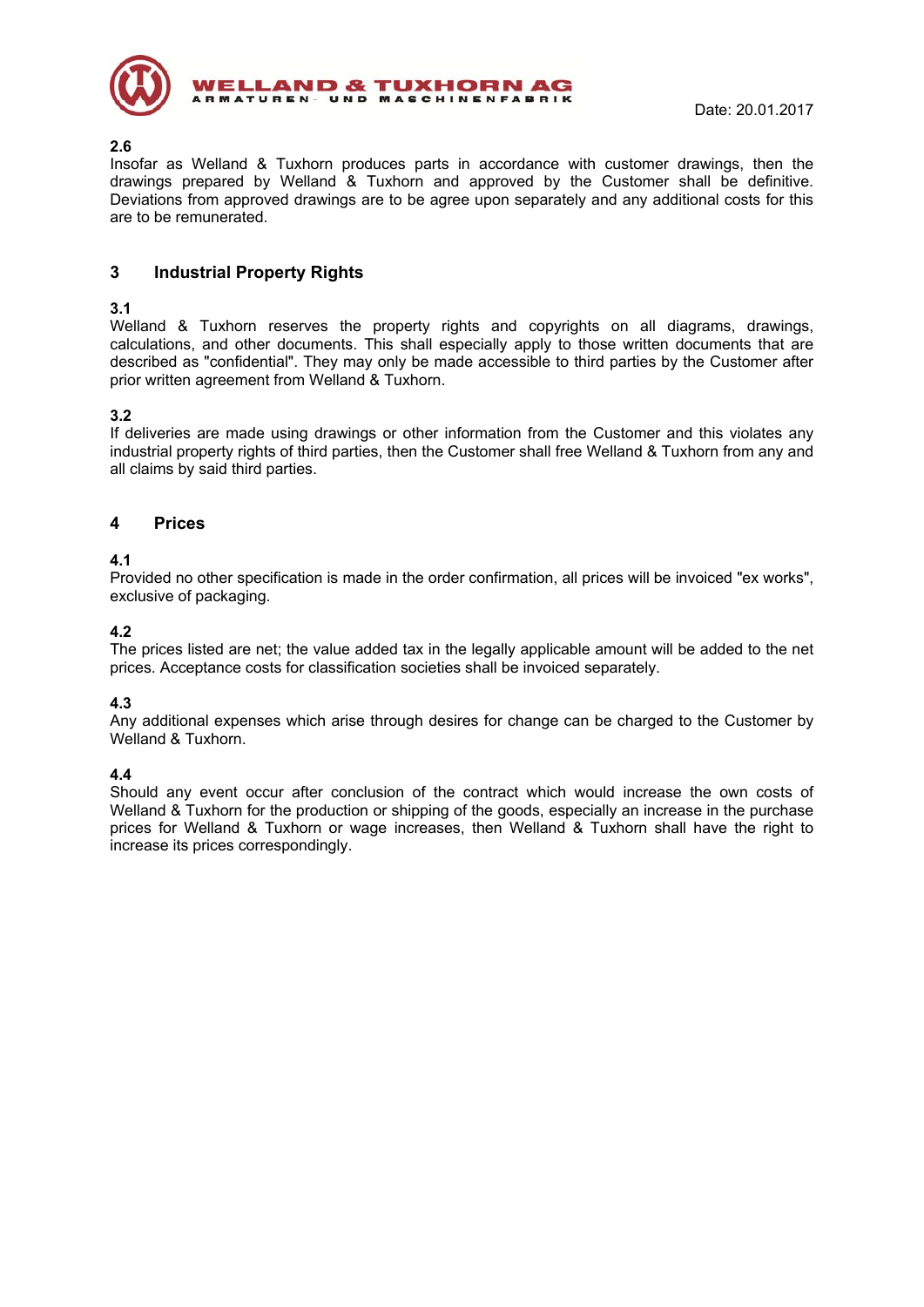

# **5 Terms of Payment**

## **5.1**

Invoices are to be paid within 14 days of the date of the invoice without deduction. Discounts shall only be granted after express written confirmation by Welland & Tuxhorn.

# **5.2**

Welland & Tuxhorn shall have the right to apply any payments made to the oldest, non-titled debt even if the terms of payment of the Customer state the contrary. If costs or interest have already arisen, then Welland & Tuxhorn shall have the right to apply payments first to the costs, then the interest, and finally the main service.

# **5.3**

The right to offset debts shall only be granted to the Customer when and if any counterclaims have been legally determined, are undisputed, or have been acknowledged by Welland & Tuxhorn in writing. The right to refuse performance shall be limited to claims from the contractual relationship.

## **5.4**

Welland & Tuxhorn shall have the right to demand interest for late payment of 8% over the base interest rate according to § 347 BGB. The right to demonstrate higher damages from late payment remains expressly reserved.

# **6 Delivery/Delivery Time/Late Delivery**

## **6.1**

Should the Customer wish to install the contracted goods himself, then Welland & Tuxhorn shall only be obligated to provide instructions for installation should the Customer demand this upon closure of the contract.

#### **6.2**

Delivery deadlines and delivery dates shall only be considered as binding when these are expressly agreed upon in writing. Welland & Tuxhorn shall not be bound to delivery deadlines and delivery dates when the Customer does not fulfill his obligations (making down payments, providing necessary documents, etc.) in time. The defense of non-performance of the contract remains reserved.

#### **6.3**

Delivery deadlines shall begin no earlier than the day on which the contract was closed in writing. The beginning assumes the prior settlement of all technical questions.

#### **6.4**

Welland & Tuxhorn shall be freed from maintenance of the delivery deadline or delivery date should the Customer desire later changes.

#### **6.5**

The delivery deadline is maintained when the object of delivery has left the plant of Welland & Tuxhorn or Welland & Tuxhorn has informed the Customer of readiness to ship before the expiry of said deadline.

#### **6.6**

The Customer shall have no right to recompense due to delays in delivery which are not due to willful intent or gross negligence on the part of Welland & Tuxhorn. This shall especially apply to delays in delivery due to acts of God. The delivery deadline or delivery date agreed upon shall then be postponed in such cases in accordance with the length of the obstacle to delivery.

#### **6.7**

Should the Customer be delayed in acceptance or should he violate his obligation to provide assistance, then Welland & Tuxhorn shall have the right to make claims for damages including any additional expenses. Welland & Tuxhorn shall also have the right to set a suitable deadline for acceptance on the part of the Customer and should this deadline expire fruitlessly, to withdraw from the contract and to demand damages instead of performance.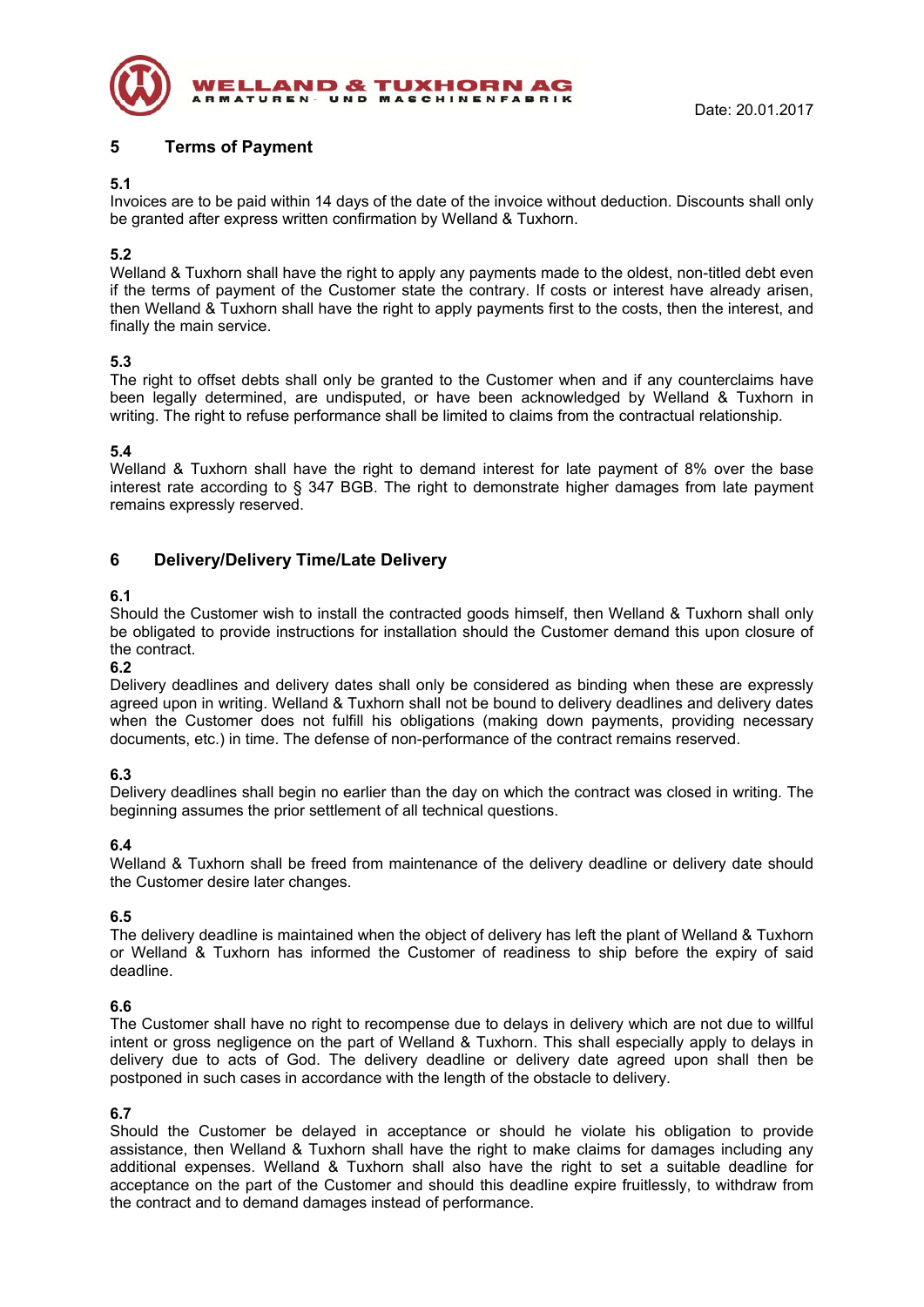

# **7 Retention of Ownership**

## **7.1**

Welland & Tuxhorn reserves the right of ownership of all parts delivered until receipt of payment from the delivery relationship including the receivables resulting in the future. Welland & Tuxhorn shall have the right to repossess the goods purchased in the case of behavior in violation of the contract, especially delays in payment.

# **7.2**

The Customer shall be obligated to treat the goods delivered carefully and to insure the goods at their new value at their own cost against any form of loss during the period of retention of ownership. Welland & Tuxhorn shall retain the right to insure the goods itself at the cost of the Customer.

# **7.3**

Costs for maintenance and inspection work are also to be borne by the Customer during the period of retention of ownership, even when this work is performed by Welland & Tuxhorn.

# **7.4**

The Customer shall immediately notify Welland & Tuxhorn in writing of any attachments or other encumbrances by third parties so that Welland & Tuxhorn may make a suit of third party opposition. Insofar as the third party is not able to repay the court and legal costs of such a suit, the Customer shall be liable for said costs.

# **7.5**

The Customer shall have the right to resell the object of sale in the course of orderly business; however he shall surrender to Welland & Tuxhorn all receivables up to the amount of the factored end sum (including value added tax) of the payable to Welland & Tuxhorn which results from the resale to his customer or a third party regardless of whether the good is resold with or without further processing. The Customer shall retain the right to collect on this receivable even after delivery. The right of Welland & Tuxhorn to collect on the receivable itself shall remain unaffected by this. Welland & Tuxhorn shall be obligated, however, to not collect the receivable as long as the Customer fulfills his payment obligations from the remuneration received, is not late in payments, and especially as long as no application to open bankruptcy proceedings have been made or a stop of payments exists.

# **7.6**

If the goods delivered are inseparably mixed or connected with other objects not belonging to Welland & Tuxhorn, then Welland & Tuxhorn shall acquire co-ownership of the new or compound object in proportion to the value of the goods delivered (factored final sum, including value added tax) to the other objects or objects at the time of mixture or connection. The Customer shall preserve the resulting sole or co-ownership for Welland & Tuxhorn.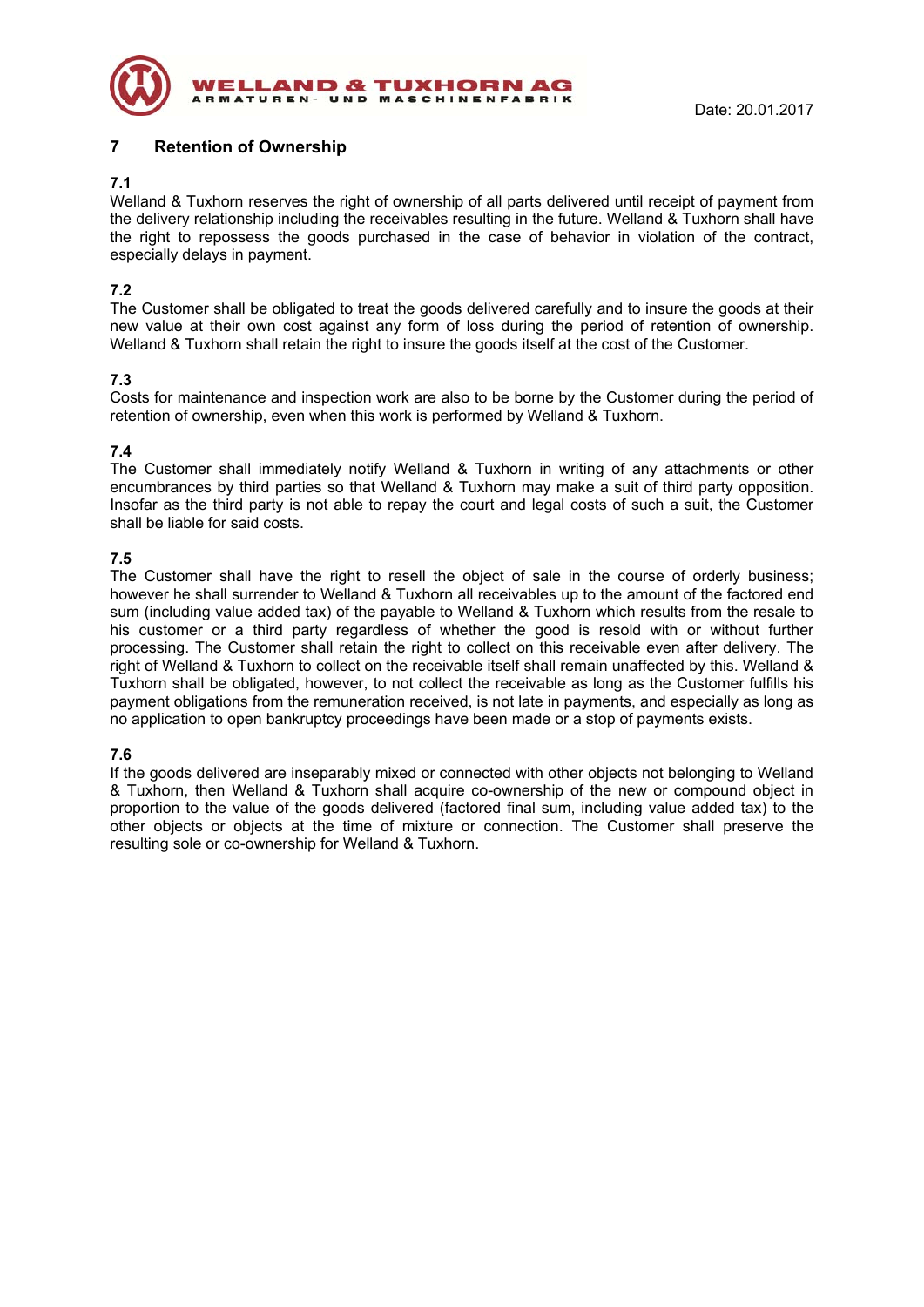

# **8. Shipping, Transfer of Risk**

## **8.1.**

Shipping shall take place at the risk of the Customer. The risk shall always be transferred to the Customer at the latest upon shipment of the goods to the Customer even if additional service of Welland & Tuxhorn is to be accepted.

# **8.2**

Should shipping be delayed as a result of circumstances which are not the responsibility of Welland & Tuxhorn, then the risk shall be transferred to the Customer on the day the shipment is ready to be sent. The shipment from Welland & Tuxhorn can be insured against breakage, transport, fire, and water damage upon written request of the Customer.

# **8.3**

Transport and all other packaging in accordance with the Law on Packaging shall not be taken back with the exception of pallets. The Customer shall be obligated to dispose of the packaging at his own cost.

# **9 Liability for Defects/Liability**

## **9.1**

Welland & Tuxhorn shall not be liable for damage resulting from improper handling, wear, storage, or other actions on the part of the Customer or other third party.

# **9.2**

The legal claims resulting from liability for defects shall expire in one year starting from the time of transfer of the goods. No warranty of lifespan shall be provided by this.

#### **9.3**

The customer shall be obligated to fulfill his duty to examine the goods according to § 377 HGB even for resale of the goods.

# **9.4**

Welland & Tuxhorn shall have the option to choose between remedying any defects and replacing the good.

#### **9.5**

The expenses that may be necessary to remedy any defects shall not be borne by Welland & Tuxhorn provided the expenses are increased because the good was moved to a location other than the commercial seat of the Customer. This shall not apply when the movement is in accordance with the proper usage of the good.

#### **9.6**

Should Welland & Tuxhorn have to bear expenses to examine a defect reported by the Customer and it turns out that no defect is present, then Welland & Tuxhorn shall have the right to demand recompense from the Customer for all expenses thus arising.

# **9.7**

The right of recourse of the Customer against Welland & Tuxhorn for claims from liability for defects which the Customer receives from his buyers, shall be voided when the customer has not fulfilled his obligations to examine and file complaints or when the good was changed through further processing.